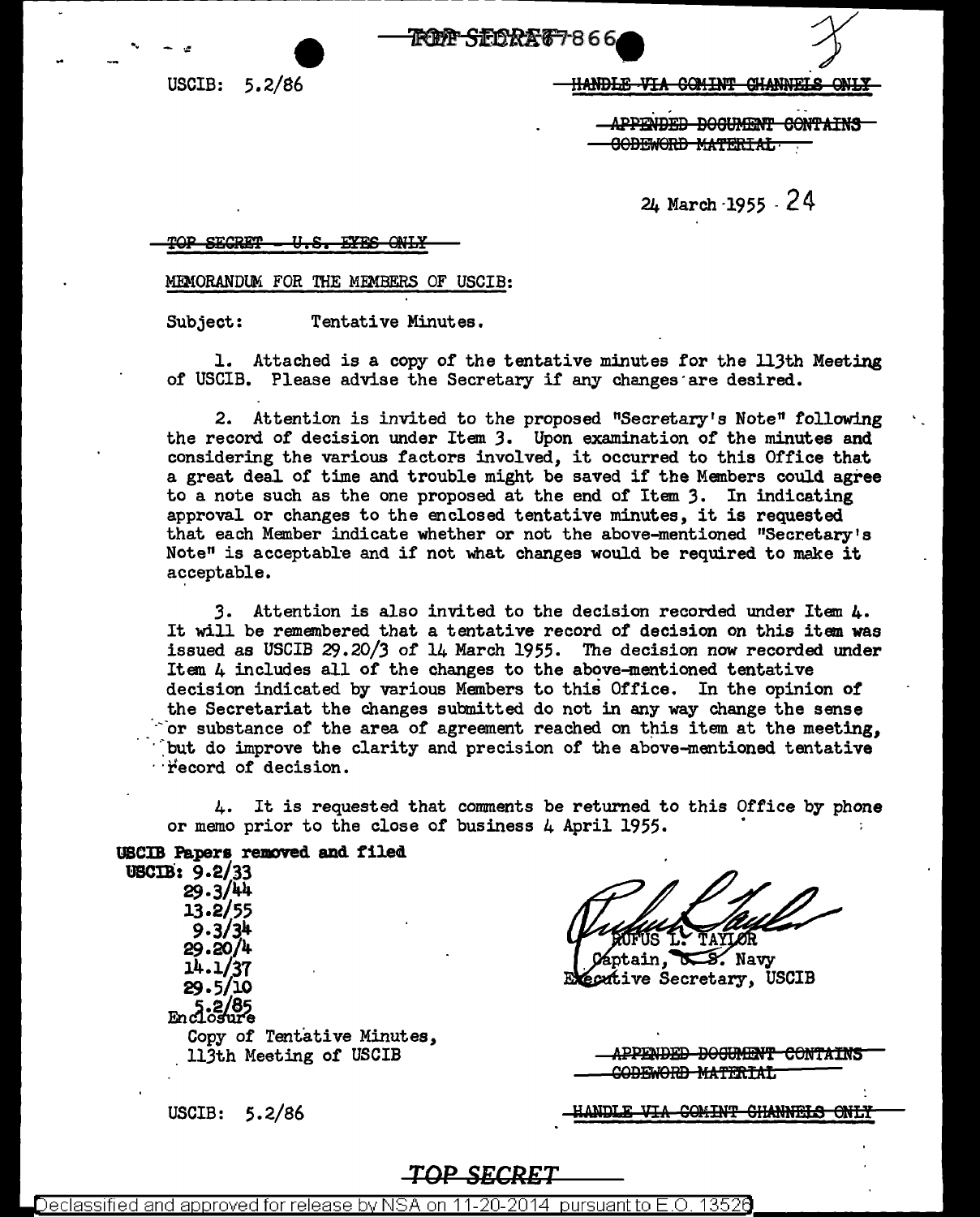-CONFIDENTIAL - U.S. ETES ONLY

#### ONE HUNDRED THIRTEENTH MEETING

# OF THE

#### UNITED STATES COMMUNICATIONS INTELLIGENCE BOARD

# Lt. General Charles F. Cabell, USAF, Acting Chairman

PRESENT:

 $\mathbf{A}$ 

| <b>DEFENSE:</b> | General Graves B. Erskine, USMC (Ret.)                                                                               |  |
|-----------------|----------------------------------------------------------------------------------------------------------------------|--|
| <b>STATE:</b>   | Mr. W. Park Armstrong, Jr.                                                                                           |  |
| FBI:            | Mr. S. Drake Ellis<br>for Mr. L. V. Boardman)                                                                        |  |
| NSA:            | Lt. General Ralph J. Canine, USA                                                                                     |  |
| ARMY:           | Major General Robert A. Schow<br>(for Major General Arthur G. Trudeau)                                               |  |
| <u>NAVY</u> :   | Rear Admiral H. C. Daniel<br>(for Rear Admiral C. F. Espe)                                                           |  |
| AIR FORCE:      | Major General Millard Lewis<br>(for Major General John A. Samford)                                                   |  |
| CIA:            | Mr. Huntington D. Sheldon                                                                                            |  |
|                 | EXECUTIVE SECRETARY: Captain Rufus L. Taylor, USN                                                                    |  |
| SECRETARIAT:    | Mr. Hamill D. Jones<br>Mrs. Daphne O. Tucker                                                                         |  |
| ALSO PRESENT:   |                                                                                                                      |  |
| DEFENSE:        | Mr. Philip J. Patton.                                                                                                |  |
| <b>STATE:</b>   | Mr. T. Achilles Polyzoides<br>Mr. Robert F. Packard                                                                  |  |
| NSA:            | Major General John B. Ackerman, USAF<br>Captain J. S. Holtwick, USN<br>Mr. Benson K. Buffham<br>Mr. Milton S. Zaslow |  |

# -CONFIDENTIAL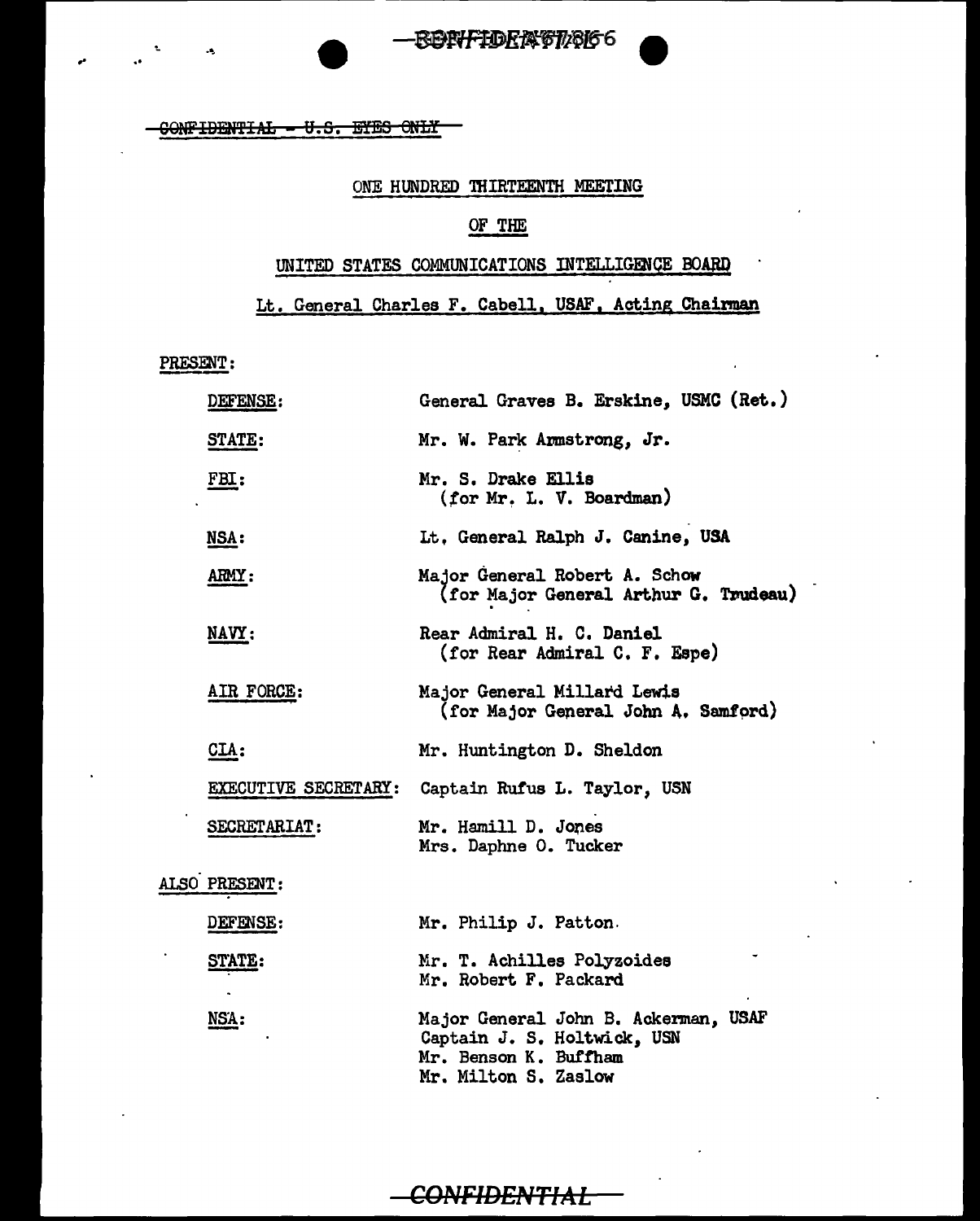CONFIDENTIAL U.S. EYES ONLY

.. ..

| ARMY:               | Major General Harry Reichelderfer<br>Lt. Colonel R. L. Melton<br>Major Frederick E. Willoughby<br>Mr. John F. O'Gara |
|---------------------|----------------------------------------------------------------------------------------------------------------------|
| NAVY:               | Commander William F. Bringle                                                                                         |
| AIR FORCE:          | Lt. Colonel Frank J. Harrold, Jr.<br>Captain Allen T. Miller                                                         |
| CIA:                | Mr. Frank B. Rowlett                                                                                                 |
| COMMITTEE CHAIRMEN: | Lt. Colonel Henry C. Simmons, USAF (INTCOM)<br>Major William R. Culmer, USA (SECCCM)                                 |

The 113th Meeting of the United States Communications Intelligence Board was held in the Projection Room, Administration Building, Central Intelligence Agency, at 1030, Friday, 11 March 1955.

OGA

**CONFIDENTIAL**